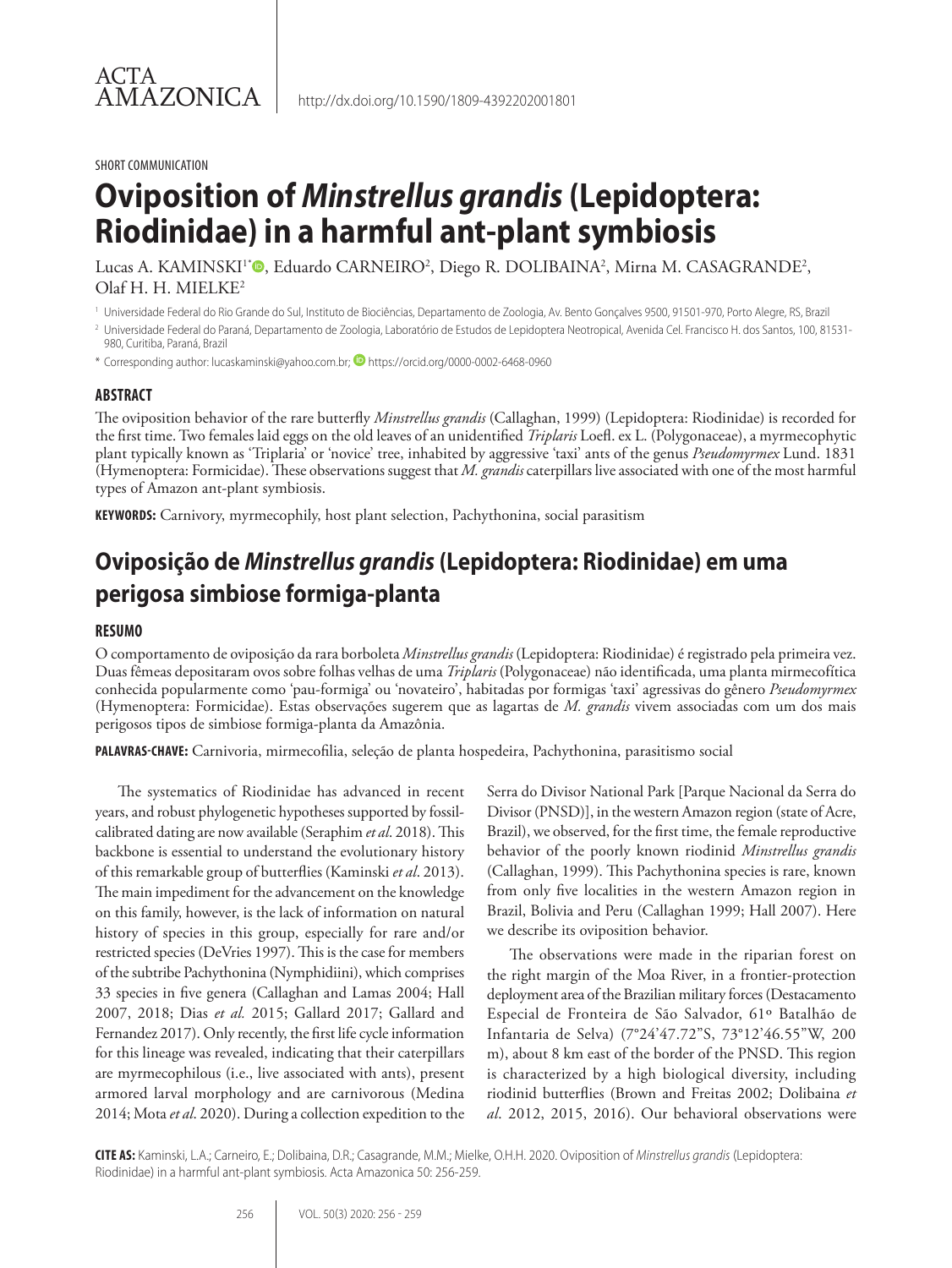

made on June 19, 2013, between 13:50 and 14:15 h, when two females of *M. grandis* were observed inspecting a *Triplaris* Loefl. ex L. (Polygonaceae) myrmecophytic plant inhabited by *Pseudomyrmex* Lund, 1831 ants (Hymenoptera: Formicidae). The females flew slowly and walked along the plant branches, at a height of about three meters from the ground, without attracting the attention of ants (Figure 1a,b). Three oviposition events were observed in both the abaxial and adaxial surfaces of old leaves (Figure 1c). The adult butterflies were collected and are deposited (DZ 51.398 and DZ 51.408) in the collection of the Department of Zoology of Universidade Federal do Paraná, Curitiba, Paraná, Brazil (DZUP). Due to the ant aggressiveness (see Haddad *et al*. 2009), we were unable to search the *Triplaris* plant to find possible caterpillars, nor were the eggs and ant vouchers collected. The ants were identified based on behavior, photographs and taxonomist opinion (see Acknowledgments).

Our observations confirm that *M. grandis* uses the myrmecophytic *Triplaris* plant as oviposition substrate. Although we cannot confirm whether *M. grandis* caterpillars are myrmecophilous, nor whether the type of interaction with ants is commensal, mutualistic or parasitic, the observed behavior suggests a unique life cycle, which may represent the first known case of butterfly caterpillars specialized in *Pseudomyrmex* ants (Pseudomyrmecinae). These large-eyed arboreal ants have stingers and are quite aggressive, especially those that live associated with myrmecophytes, such as those of the *Pseudomyrmex triplarinus* (Weddell, 1850) group (sensu Chomicki *et al*. 2015), that are specialized on *Triplaris* (Benson 1985; Ward 1999; Chomicki *et al*. 2015; Sanchez 2015). Known associations between myrmecophilous caterpillars and *Pseudomyrmex* ants are rare and facultative or antagonic (Fiedler 2001; Kaminski *et al*. 2012).

The *Triplaris*-*Pseudomyrmex* ant-plant symbiosis is widely distributed in the Neotropical lowland forests, but the hotspot for these associations is the western part of the Amazon Basin (Sanchez 2015). Interestingly, the four species of *Minstrellus* Hall, 2007 are also restricted to the western Amazon (Hall 2007). Although some species of *Triplaris* and *Pseudomyrmex* are widely distributed, others have restricted distribution ranges (Ward 1999; Sanchez 2015). Thus, the precise identification of *Triplaris*-*Pseudomyrmex* associations is essential to understand their evolutionary history and their relationship with the distribution range and apparent rarity



**Figure 1.** Female behavior of *Minstrellus grandis* (Lepidoptera: Riodinidae) on a *Triplaris* (Polygonaceae) plant inhabited by *Pseudomyrmex* ants by the Moa River, Mâncio Lima, Acre, Brazil. A − host plant, showing female walking on *Triplaris* branch (arrow); B − detail of female on a branch of the host plant near an ant worker (arrow); C − female laying eggs on an old leaf of the host plant (arrow). Scale bars = 1.5 cm. This figure is in color in the electronic version.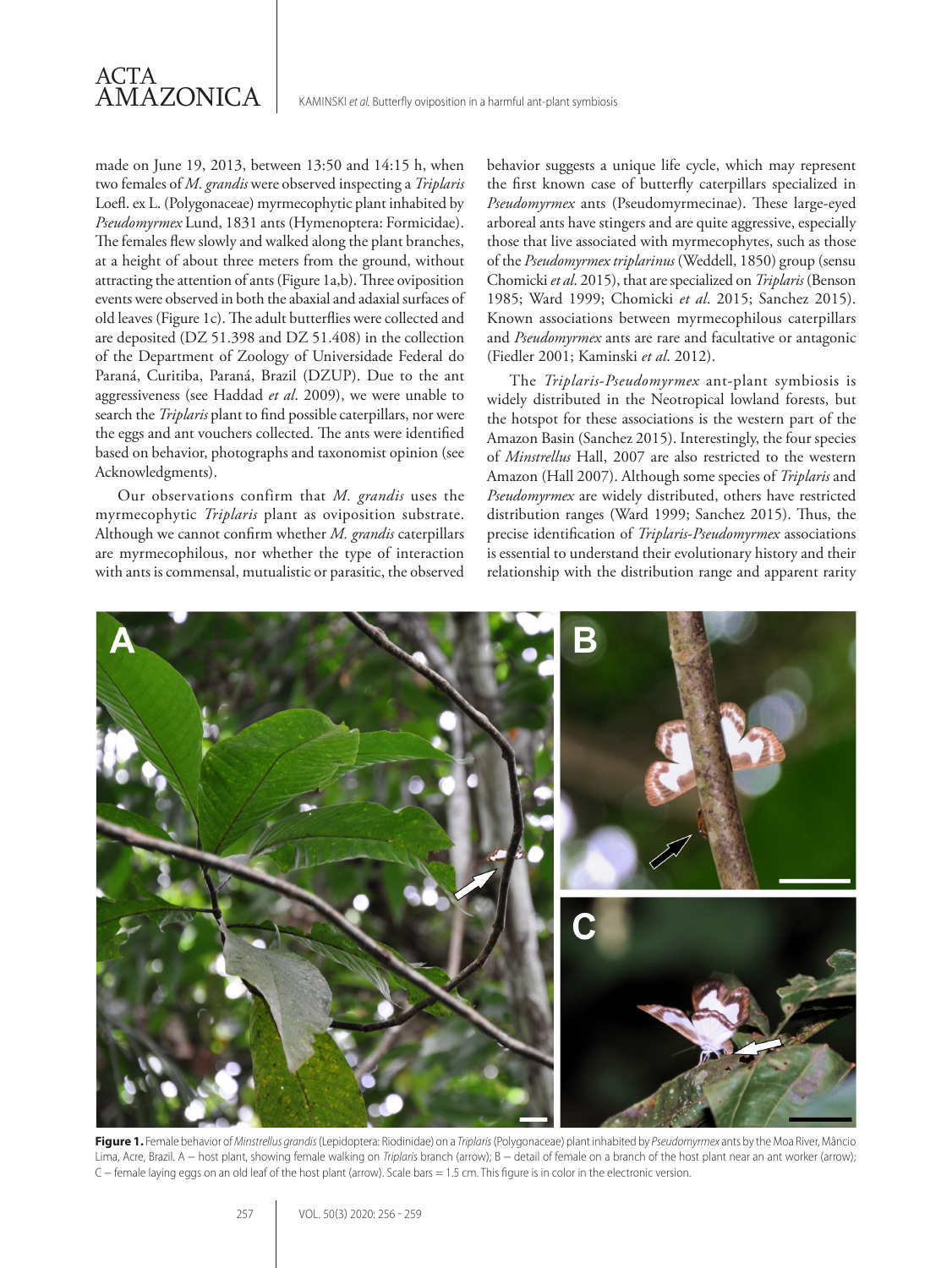of *Minstrellus* species. It is worth mentioning this was our only record of *M. grandis* in a total of four expeditions to the PNSD, totaling 35 days of sampling effort in September 2011, June 2013, August 2014, and October 2018. This suggests that the occurrence of *M. grandis* may be seasonal, with adults flying for a short period, as reported for some social parasitic species (Fiedler 1998).

ACTA

AMAZONICA

Myrmecophilous caterpillars that exploit ant-plant symbiosis are known to exist (Maschwitz *et al*. 1984). For instance, *Triplaris* trees inhabited by *Azteca* Forel, 1878 (Dolichoderinae) ants are attacked by *Theope pieridoides* C. Felder & R. Felder, 1865 (Riodinidae) caterpillars (Kaminski *et al*. 2013). In general, myrmecophilous caterpillars are herbivorous and receive protective benefits from ant partners by inhabiting an enemy-free space (e.g., Kaminski *et al*. 2010). From herbivorous ancestors, however, some species evolved caterpillars with carnivorous habit and even social parasitism, when caterpillars directly exploit the ants' resources (Pierce *et al*. 2002). In Pachythonina, it is known that caterpillars of *Pachythone xanthe* H. Bates, 1868 and *Pachythone gigas*  Godman & Salvin, 1878 are predators of scale insects associated with aggressive *Azteca* ants (Medina 2014; Mota *et al.* 2020). In common, the caterpillars have an armored morphology, perforated cupola organs and tentacular nectary organs with possible appeasing function (Mota *et al.* 2020). These morphological traits can be preadaptations to live with aggressive ants (see Fiedler 1998; Dupont *et al*. 2016).

Therefore, it would not be unlikely that *M. grandis* caterpillars are also able to exploit resources from the harmful *Triplaris-Pseudomyrmex* ant-plant symbiosis. Confirming this hypothesis may add another piece to understand the evolution of carnivory and social parasitism in Pachythonina. Thus, we hope that our report will encourage future fearless efforts to reveal the life cycle of this rare Amazon butterfly.

### **ACKNOWLEDGMENTS**

We are grateful to former and current PNSD staff, Paulo Oliveira de Sousa, Cleide Rezende de Souza, Diogo Mitsuru Koga and Aécio Silva dos Santos; to Argemiro Oliveira Magalhães (Miro) for his receptivity and support during fieldwork; to Rodrigo Feitosa and Phillip S. Ward for help with ant identification; to Gabriela Pérez-Lachaud, André V. L. Freitas and one anonymous reviewer for their helpful comments on the manuscript; and Coordenação de Aperfeiçoamento de Pessoal de Nível Superior (CAPES) (LAK: PNPD-CAPES), National Geographic Society (#WW-224R-17) (LAK), and Conselho Nacional de Desenvolvimento Científico e Tecnológico (CNPq) (DRD: 171177/2017–7; OHHM: 304639/2014–2; MMC: 302084/2017-7) for the research fellowships granted to the authors.

### **REFERENCES**

- Benson, W.W. 1985. Amazon ant-plants. In: Prance, G.; Lovejoy, T.E. (Eds.). *Amazonia*. Pergamon Press, New York, p.239–266.
- Brown, K.S.; Freitas, A.V.L. 2002. Diversidade Biológica no Alto Juruá: avaliação, causas e manutenção. In: Carneiro da Cunha, M.M.; Almeida, M.B. (Eds.). *Enciclopédia da Floresta. O Alto Juruá: Prática e conhecimentos das populações*. Companhia das Letras, São Paulo, p.33–42.
- Callaghan, C.J. 1999. New taxa of Neotropical Riodinidae (Lepidoptera). *Revista Brasileira de Zoologia*, 16: 1045–1064.
- Callaghan, C.J.; Lamas, G. 2004. Riodinidae. In: Lamas, G. (Ed.). *Atlas of Neotropical Lepidoptera, Checklist*: *Part 4A. Hesperioidea— Papilionoidea*. Scientific Publishers, Gainesville, p.141–170.
- Chomicki, G.; Ward, P.S.; Renner, S.S. 2015. Macroevolutionary assembly of ant/plant symbioses: *Pseudomyrmex* ants and their ant-housing plants in the Neotropics. *Proceedings of the Royal Society B*, 282: 20152200.
- DeVries, P.J. 1997. *The Butterflies of Costa Rica and Their Natural History. Vol. II: Riodinidae*. Princeton University Press, Princeton, 288p.
- Dias, F.M.S.; Dolibaina, D.R.; Mielke, C.G.C.; Mielke, O.H.H.; Casagrande, M.M. 2015. Description of two new species of *Pheles* Herrich-Schäffer, [1853] and the taxonomic position of two species hitherto included in the genus (Riodinidae: Riodininae). *Zootaxa*, 3981: 275–283.
- Dolibaina, D.R.; Leite, L.A.R.; Dias, F.M.S.; Mielke, O.H.H.; Casagrande, M.M. 2012. An annotated list of *Symmachia* Hübner, [1819] (Lepidoptera: Riodinidae: Symmachiini) from Parque Nacional da Serra do Divisor, Acre, Brazil, with the description of a new species. *Insecta Mundi*, 249: 1–11.
- Dolibaina, D.R.; Dias, F.M.S.; Mielke, O.H.H.; Casagrande, M.M. 2015. *Argyrogrammana* Strand (Lepidoptera: Riodinidae) from Parque Nacional da Serra do Divisor, Acre, Brazil, with the description of four new species. *Zootaxa*, 4028: 227–245.
- Dolibaina, D.R.; Dias, F.M.S.; Mielke, O.H.H.; Casagrande, M.M. 2016. *Mesene* Doubleday (Lepidoptera: Riodinidae) from Parque Nacional da Serra do Divisor, Acre, Brazil, with taxonomic notes and the description of a new species. *Zootaxa*, 4175: 463–472.
- Dupont, S.T; Zemeitat, D.S; Lohman, D.J.; Pierce, N.E. 2016. The setae of parasitic *Liphyra brassolis* butterfly larvae form a flexible armour for resisting attack by their ant hosts (Lycaenidae: Lepidoptera). *Biological Journal of the Linnean Society*, 117: 607–619.
- Fiedler, K. 2001. Ants that associate with Lycaeninae butterfly larvae: diversity, ecology and biogeography. *Diversity and Distributions*, 7: 45–60.
- Fiedler, K. 1998. Lycaenid-ant interactions of the *Maculinea* type: tracing their historical roots in a comparative framework. *Journal of Insect Conservation*, 2: 3–14.
- Gallard, J.-Y. 2017. *Les Riodinidae de Guyane*. Tezida, Bulgaria, 191p.
- Gallard, J-Y.; Fernandez, S. 2017. Des postes territoriaux des Riodinides en Guyane: découverte de deux nouvelles espèces (Lepidoptera, Riodinidae). *Bulletin de la Société entomologique de France*, 122: 429–436.